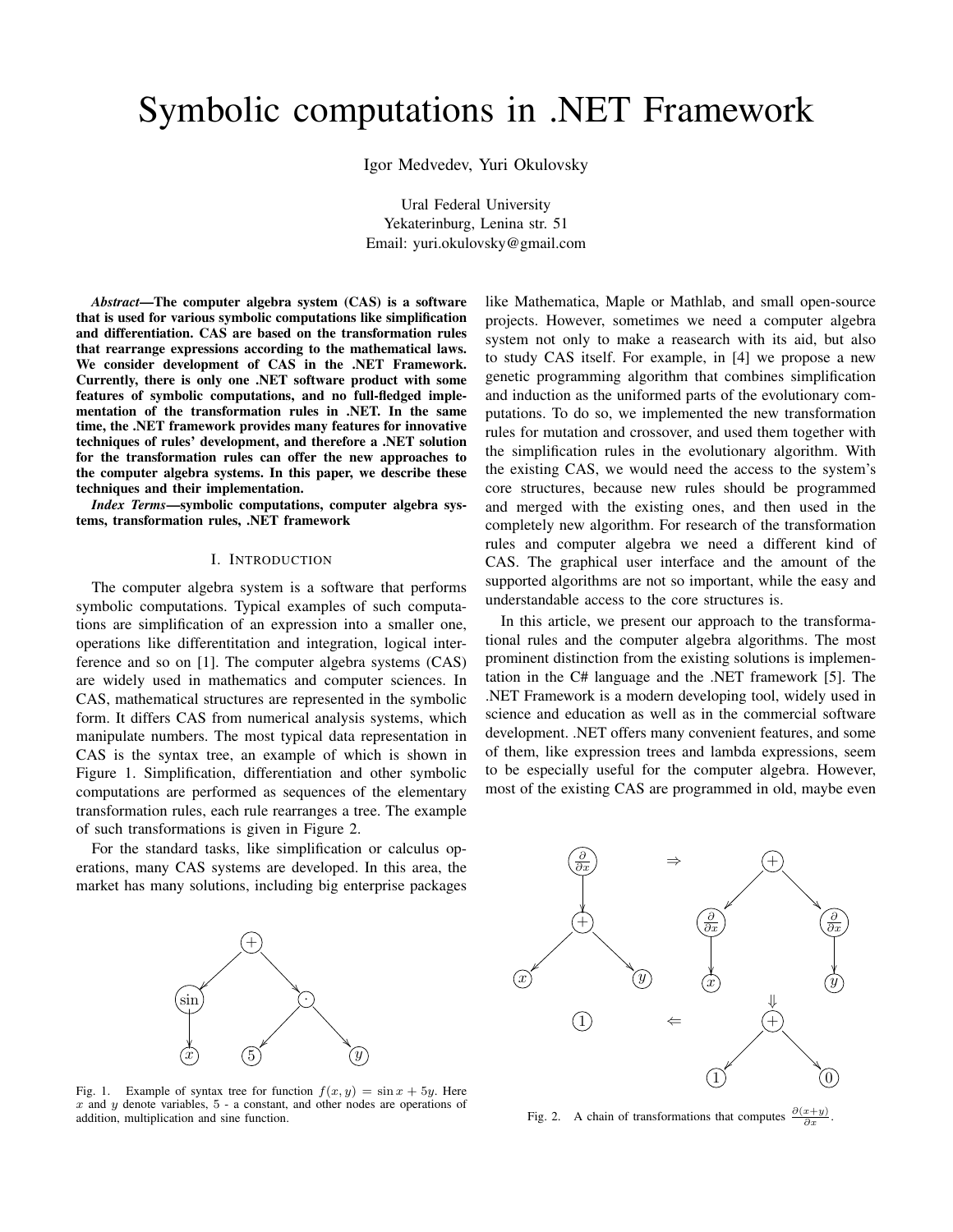obsolete, languages like C, LISP or C++. We believe that the usage of the modern programming techniques for the computer algebra gives a fresh look on the symbolic computations, and could be resulted in the new approaches to computer algebra systems.

To our knowledge, only one .NET solution exists, named Math.NET [2]. However, it could hardly be considered as a full-fledged computer algebra system. The transformation rules are not programmed as a separate entity, and are substituted by Visitor pattern [3], that processes nodes in a tree according to its function. This decision hampers the system's expanding, because the addition of new operations demands alterations in the existing code. Moreover, even operations like differentiation of the exponential function are still not implemented. Of course, we do not need a new CAS system to perform simplification or differentiation when writing a .NET application. In most cases, we can just run the CAS application, perform all the necessary computations, and write the result back to the program. Or, we can use CAS system on the lower level and run the corresponding methods using .NET legacy code interoperation. However, seamless integration of computer algebra into .NET framework can be usable for some applications.

## II. RULE DEFINITION IN C#

Application of the rule can be subdivided into the following stages. In the *sampling* stage, the system that applies rules (which is called the *driver* below) selects some tree-like structure from the syntax tree, and presents its nodes as a tuple. In the *selection* stage, the driver sort out the tuples that do not meet the specified criteria. In the third stage, called *modification*, the driver transforms the tree according to the rule. In the most widespread case, the rule processes one tree. For such *unary* rules, the tree is rearranged with replacements. In some cases, the rule processes more than one tree. For example, the modus ponens rule in logical interference accepts two trees  $A \rightarrow B$  and A and produces B. In this case, new tree is to be created from the selected nodes.

# *A. Sampling*

To perform the sampling stage, we should specify the treelike structure that we are searching for in a tree. Also, we need to map the nodes in the structure into a positions in a tuple. We used query strings of our own syntax to do that. Let us demonstrate the syntax of query string with the examples, shown in Figure 3.

The sampling algorithm is a depth-search algorithm that builds a correspondence between a given tree and a parse tree of a query string. Suppose the algorithm observes some node. It proceeds further according to the following rules:

- if the corresponding query substring has a form  $(A_1, \ldots, A_n)$ , the algorithm checks that the count of observed node's children is  $n$ , and assigns  $A_i$  to corresponding child.
- if the corresponding query substring has a form  $(A_1, \ldots, A_n)$ , the algorithm checks that the count of

|                 |                     | $\overline{5}$             |
|-----------------|---------------------|----------------------------|
|                 |                     |                            |
|                 | 4                   |                            |
|                 |                     |                            |
| A               | (1)                 | The root of the tree       |
| $\overline{?}A$ | (1), (2), (3),      | An arbitrary node in a     |
|                 | (4), (5), (6)       | tree                       |
| ?A(B)           | $\overline{(5,6)}$  | An arbitrary node with     |
|                 |                     | its unique child           |
| ?A(B,C)         | (1,2,5),            | An arbitrary node in a     |
|                 | (2,3,4)             | tree with its two children |
|                 |                     | in the fixed order         |
| ?A(.B,.C)       | (1,2,5),            | An arbitrary node with     |
|                 | (1,5,2),            | its two children in the    |
|                 | (2,3,4),            | unconditioned order        |
|                 | (2,4,3)             |                            |
| ?A(B)           | (1,2), (2,3),       | An arbitrary node with     |
|                 | $(2,4)$ , $(5,6)$   | its arbitrary child        |
| ?A(?B)          | (1,2), (1,3),       | An arbitrary node with     |
|                 | $(1,4)$ , $(1,5)$ , | its arbitrary descendant   |
|                 | (1,6), (2,3),       |                            |
|                 | $(2,4)$ , $(5,6)$   |                            |
| ?A(?B(?C))      | (1,2,3),            | An arbitrary node, its     |
|                 | (1,2,4),            | descendant and the de-     |
|                 | (1,5,6)             | scendant of the descen-    |
|                 |                     | dant                       |
| ?A(?B(C,D))     | (1,2,3,4)           | An arbitrary node that     |
|                 |                     | a descendant with<br>has   |
|                 |                     | two children               |

Fig. 3. Various examples of query strings. Queries are applied to the presented tree, its output is specified in the table.

node's children is greater than or equals  $n$ . Then it runs through all possible assignments of  $A_i$  to observed nodes children. For all such assignments, further search will be performed.

• if the corresponding query substring has a form  $(?A_1, \ldots, ?A_n)$ , the algorithm assigns  $A_i$  to every possible combination of the node's descendants. For all such assignments, further search will be performed.

To encode the rule, we should specify the query string in the program. It could be done by encoding of the query as a constant string. However, it is not convenient due to the possible mistakes in the query's syntax, such as brackets mismatch or incorrect letters. To eliminate such errors, we implement query strings definition with square brackets overriding.

Consider the code in Listing 1 that specifies a query string. Here Rules is a static class that is purposed to create rules. Static method Select accepts a query and creates a SelectClause instance, which is used to define selection and modification, as is shown below. AnyA, ChildB and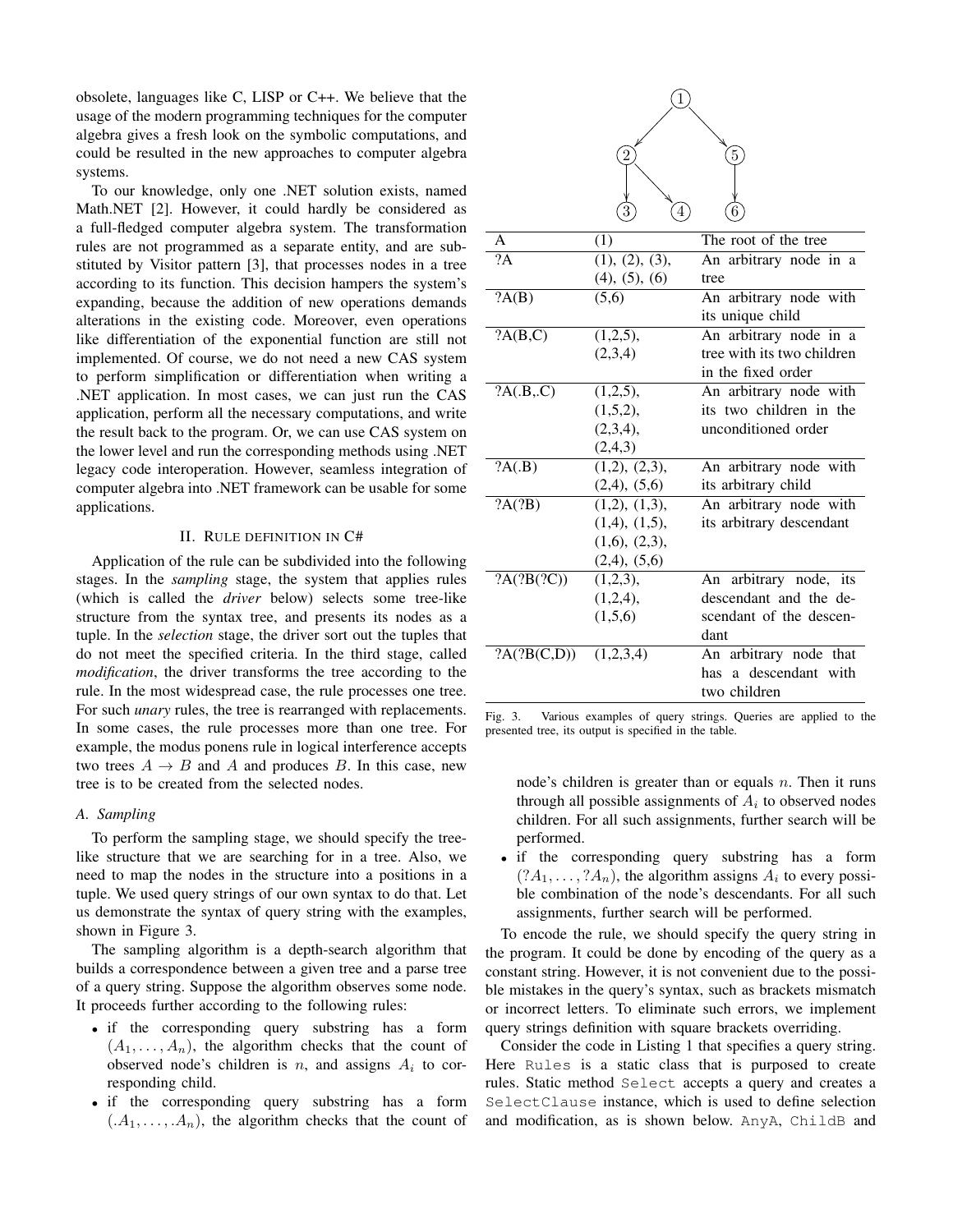#### Listing 1 Specification of sampling in the program.

|                                   |  |  |                        |  | public class Creator: RulesCreatorBase { |  |  |
|-----------------------------------|--|--|------------------------|--|------------------------------------------|--|--|
|                                   |  |  | public void Create() { |  |                                          |  |  |
| Rules.Select(AnyA[ChildB,ChildC]) |  |  |                        |  |                                          |  |  |
| $\}$                              |  |  |                        |  |                                          |  |  |



Fig. 4. A fragment of operators' type hierarcy, used to selection procedures.

ChildC are defined in RulesCreatorBase as properies that corresponds to  $?A$ ,  $.B$  and  $.C$  elements of query strings.

## *B. Selection*

The selection stage can be further subdivided into the type selection and the custom selection. The type selection checks the types of nodes in the selected tuple and rejects the tuple in the case of mismatch. The custom selection can check additional conditions, e.g. a value of a constant. The type selection must be performed prior to the custom selection, because the appliability of the custom selection depends on the node's type. For example, to check that the constant's value is zero, we have to be sure that the node corresponds to a constant, not to an operator.

The operations in our solution follows the type hierarchy that is shown in Figure 4. Each operation type has also its generic-analog that specifies the type of returning value. For example, INode<T> inherits INode and is implemented by Plus<T> that inherits Plus. Hence we can select operations either by their function (Plus), their returning type (INode<T>), or the combination of these properties (Plus<T>).

When programming selection, a challenge emerges of how to subject the tuple to the selection's condition. We cannot store selected nodes in the array or the list structures, because they do not allow specifying different types for elements. With the array representation, selection could only be performed in the following way:

```
array =>
    array[0] is Plus &&
    array[1] is Constant &&
    (array[1] as Constant).Value==0
```
Of course, constant casting and addressing is a potential

cause of the type errors. We have developed an elegant solution for the selection with the aid of generic methods and code generation. Consider the code in Listing II-B. Here SelectClause is a class, which instances are created by Rules.Select(...) method. We can then call the Where method as shown inside the Main method. Note how naturally and easy-to-write this rule's definition is in comparison with casting of array elements.

|                            |  |  |  |  | Listing 2 Code pattern for selection stage, given on the |  |  |  |
|----------------------------|--|--|--|--|----------------------------------------------------------|--|--|--|
| example of three arguments |  |  |  |  |                                                          |  |  |  |

```
class WhereArg<T1, T2, T3>
  public T1 A; public T2 B; public T3 C; }
class WhereClause<T1,T2,T3> {
Func<WhereArg<T1,T2,T3>,bool> selector;
public bool Where(object[] nodes) {
if (!(nodes[0] is T1)) return false;
if (!(nodes[1] is T2)) return false;
if (!(nodes[2] is T3)) return false;
var arg=new WhereArg<T1, T2, T3> {
   A=(T1)nodes[0],
   B=(T2)nodes[1],
   C = (T3) nodes [2] };
return selector(arg);
} }
public class SelectClause {
public static WhereClause<T1,T2,T3>
  Where<T1,T2,T3>
       (Func<SelectionArg2<T1,T2,T3>,bool)
  \{\ldots\}}
public class Creator : RulesCreatorBase {
public void Create() {
Rules.Select(A[B,C])
.Where<Plus, Constant, INode>
     (z => z.B.Value == 0);} }
```
When we specify generic-arguments of Where method, we define the type selection that should be performed. If the type is not important, we just specify INode, since it is a basic interface for all nodes. Setting Plus as a type for the first element of the selected tuple allows us to specify a desired operation. Settings Constant as a type of the second element throws away all the tuples where the second element is not constant. Also, we may specify the custom selection condition z.B.Value==0, because the type of the second node is known to compiler after the type selection. Therefore, cast errors are catched on a compile stage. In addition, we can use the same letters for elements in selection that we have used